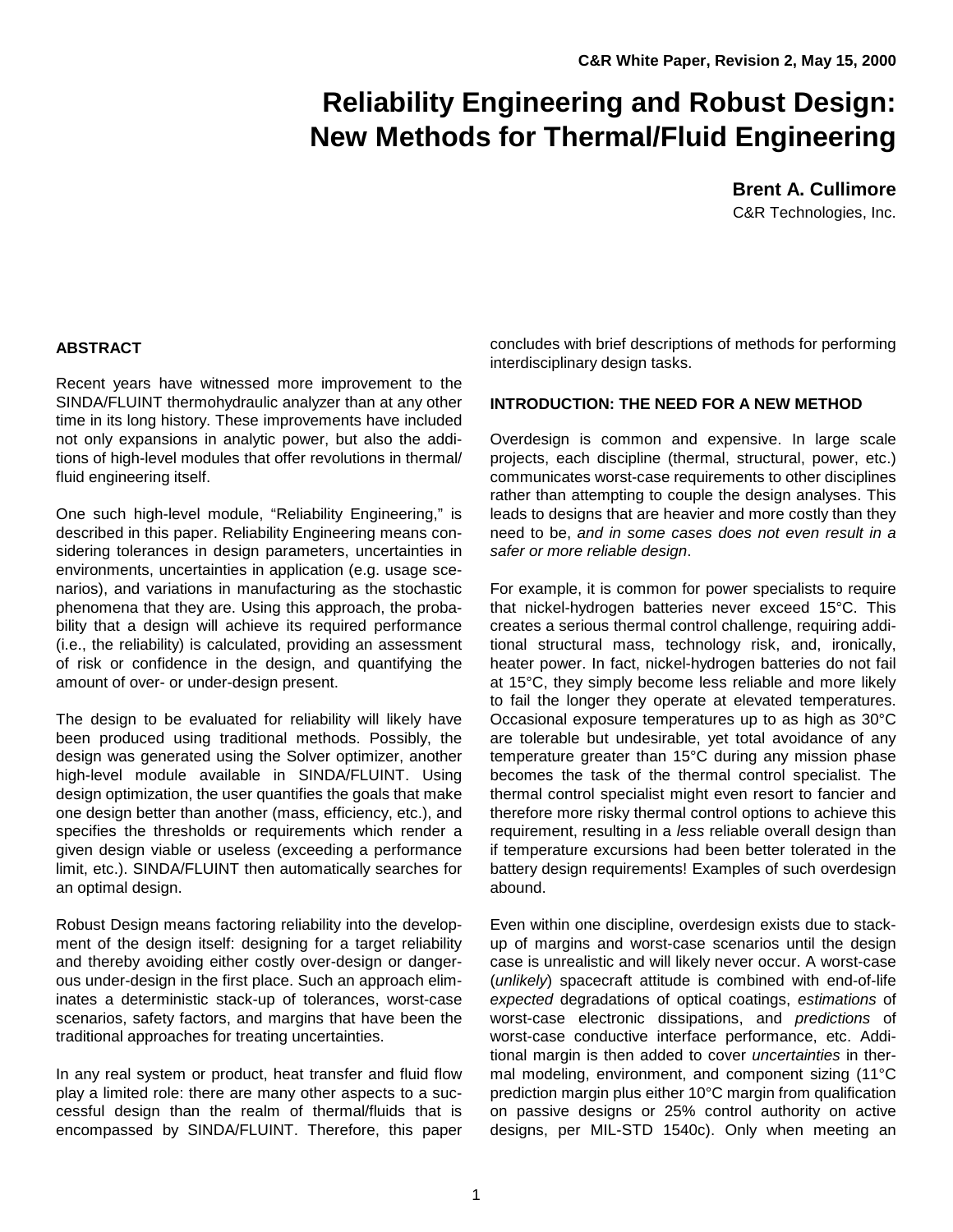extreme stack-up of margins and uncertainties becomes impossible does a renegotiation of adequate margin begin, and such renegotiations are seldom based on any mathematical rigor or true knowledge of the underlying risk.

In the aerospace industry, which is heavily influenced by understandably cautious military standards, such overdesign compensates for unknowns and unforeseen problems. Success in such a design environment is a necessity, and cost is a secondary consideration.

In commercial satellites, on the other hand, cost is a primary consideration. An overall satellite reliability of 99% may be desired, but if significant savings result from a reduced reliability of 98%, the latter option will be seriously considered. For example, it is common to apply a 5°C uncertainty to thermal analysis predictions in a commercial environment versus an 11°C uncertainty dictated by MIL STD 1540c. "Safer" is also much more costly.

NASA's "faster, better, cheaper" campaign in many ways represents a shift from a military perspective to a commercial one: additional risk may be *intelligently* traded against reduced mission cost.

Statistical variations and uncertainties are intrinsic to thermal/fluid designs. They occur in the form of:

- 1. Dimensional tolerances and property or performance uncertainties. Examples: interference fits, epoxy bond line thicknesses, as-built insulation performance, degradation of optical coatings, conductance across interfaces, convection coefficients, two-phase pressure drops.
- 2. Boundary conditions. Examples: weather, orbital environments, solar constants.
- 3. Requirements and design margin. Examples: battery dissipation levels, equipment failure (temperature control) limits, heat pipe excess capacity, heater margin.

Uncertainties abound in thermal design, and performance specifications (design requirements) are usually negotiable, meaning that they can be violated occasionally or under certain circumstances. As an alternative to stacking up worst-case margins, uncertainties, the engineer could combine these factors statistically to yield information about the degree of confidence ("reliability") in a particular point design. In other words, the engineer could generate not just a single performance predictions but also a distribution of performance predictions with associated probabilities of occurrence, as shown graphically in Figure 1.



*Figure 1: Avoiding Overdesign by Combining Uncertainties and Meeting Requirements Statistically*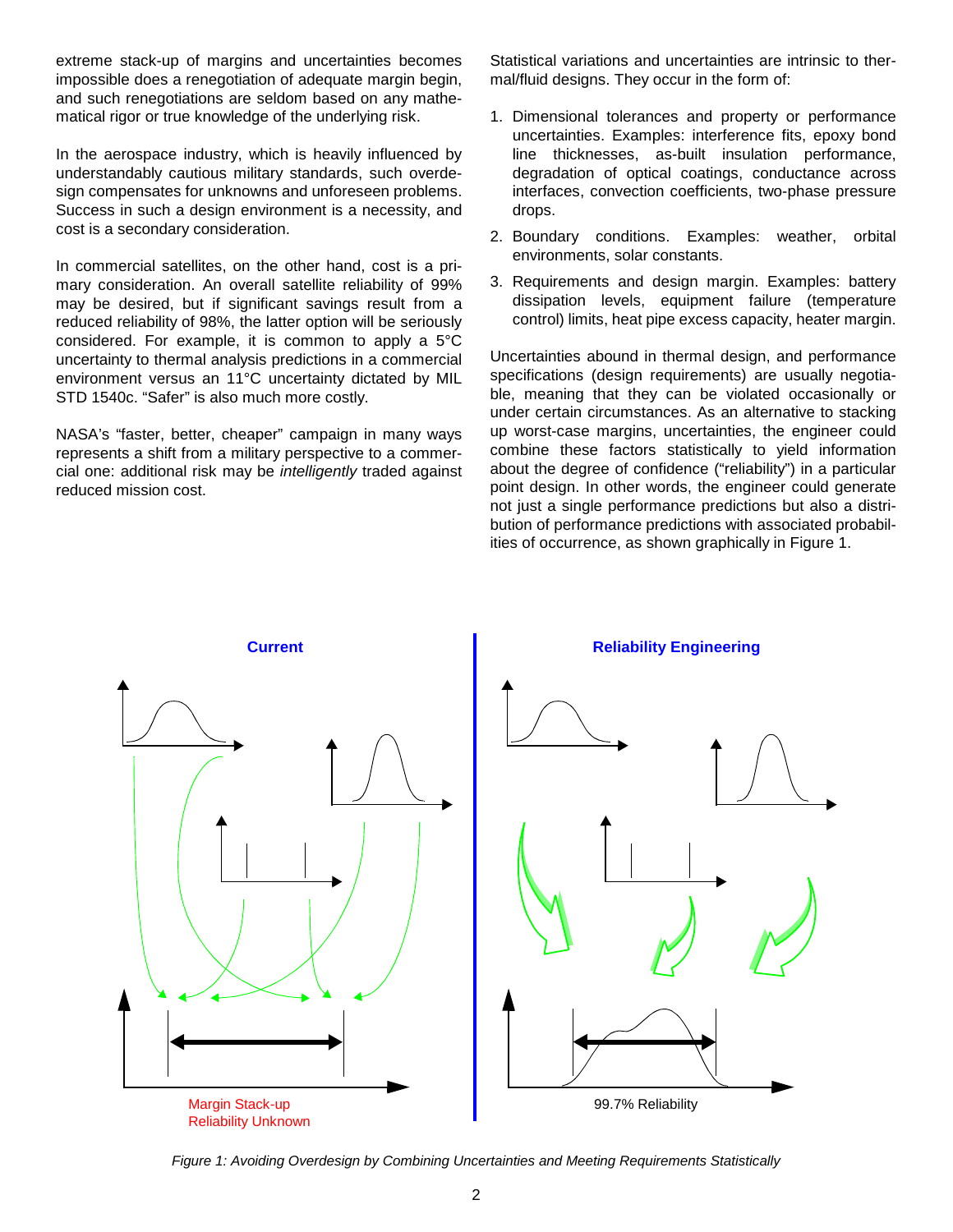Consider an example. During the design of the space station single-phase ammonia coolant loop, the question arose of compliance with requirements given the uncertainty in the manufacture of flow control orifices. In other words, the baseline design included specific orifice sizes as needed to achieve a balance of flow rates between parallel legs such that no single payload would have less than the required flow rate (and hence be at risk of overheating). Even slight changes in the orifice dimension could result in uneven flow distributions, such that a worst-case stack-up of orifice sizes would definitely cause a lower or upper temperature control limit to be exceeded. Recognizing that such a problem should not be treated using a worst-case but rather a probability distribution, the confidence in the final design was determined quantitatively using statistical combinations of various orifice sizes. Unfortunately, since an older version of SINDA/FLUINT was employed which had no such statistical design features, considerable work was expended to perform the analysis.

Another space station example is the "design-to-freeze" radiator. Thawing ammonia ice can rupture fluid lines, and hence high strength materials and other design measures were used to overcome the problem. The number of expected fatigue cycles had to be treated statistically combining estimates of loads and environments over the life of the station. Also, the worst case design point for the thaw stress resulted from a stack-up of various uncertainties in radiator performance, environmental heating rates, etc. Because a worst-case stack-up resulted in an unrealistically harsh design case with no potential design solution, development and negotiation of a reasonable design case had to be performed to provide adequate confidence in the resulting design. The resulting design case was also used as the basis for the validation test program.

Although only two examples are provided above, opportunities for treating limits not as fixed "goal posts" but as probabilistic distributions abound in most engineering problems. Engineers are simply not accustomed to dealing with design problems in this manner in part because of training and in part because of lack of tools.

#### **INTRODUCTION: SINDA/FLUINT**

SINDA/FLUINT (Ref 1) is the NASA-standard heat transfer and fluid flow analyzer for thermal control systems. Because of its general formulation, it is also used in other aerospace specialties such as environmental control (ECLSS) and liquid propulsion, and in terrestrial industries such as electronics packaging, automotive, refrigeration, and power generation.

SINDA/FLUINT is used to design and simulate thermal/fluid systems that can be represented in networks corresponding to finite difference, finite element, and/or lumped parameter equations. In addition to conduction, convection, and radiation heat transfer, the program can model steady or unsteady single- and two-phase flow networks, including nonreacting mixtures and nonequilibrium phenomena.

# SINDA

SINDA uses a thermal network approach, breaking a problem down into points at which energy is conserved (*nodes*), and into the paths (*conductors*) through which these points exchange energy via radiation and conduction. While often applied as a lumped-parameter modeling tool, the program can also be used to solve the finite difference (FDM) or finite element (FEM) equations for conduction in appropriately meshed shells or solids. One can employ finite difference, finite element, and arbitrary (lumped parameter) nodes all within the same model.

An important improvement over ancestral versions of SINDA is the inclusion of submodels, which enable analysts to subdivide a large network of nodes and conductors into collections of subnetworks consisting of nodes, conductors, or both. Submodels represent a convenient means of combining separately developed models, each with its own control variables, customization logic, solution method, and perhaps conflicting node and conductor numbering schemes. More often, they are simply used to improve the organization and legibility of the model, or to perform high-level simulation manipulations such as dynamically swapping sets of boundary conditions, evaluating alternate designs or components, or simulating variable configurations.

Solutions may be performed in single- or double-precision without any model or logic changes. Also, either iterative or simultaneous (optimally reordered sparse matrix) solutions may be used in steady-state or transient analyses. SINDA/ FLUINT provides a powerful means for creating highly customized solution schemes by permitting the user to vary the underlying methods on a submodel-by-submodel basis.

#### FLUINT

To answer the need to model two-phase fluid systems and to replace the cumbersome and limited "one-way conductor" methods employed by ancestral versions of SINDA for fluid flow simulation, FLUINT development was initiated by NASA in the 1980's as a major expansion of SINDA. All major development has been completed, providing unmatched thermohydraulic analysis capability. Thermal and fluid models may be used alone or together to solve conjugate heat transfer problems as typically found in thermal control, propulsion, and energy systems.

FLUINT introduced a new type of submodel composed of network elements*, lumps* and *paths*, which are analogous to traditional thermal nodes and conductors, but which are much more suited to fluid system modeling. Unlike thermal networks, fluid networks are able to simultaneously conserve mass and momentum as well as energy.

Lumps are subdivided into *tanks* (control volumes), *junctions* (volumeless conservation points, instantaneous control volumes), and *plena* (boundary states). Paths are subdivided into *tubes* (inertial ducts), or *connectors* (instan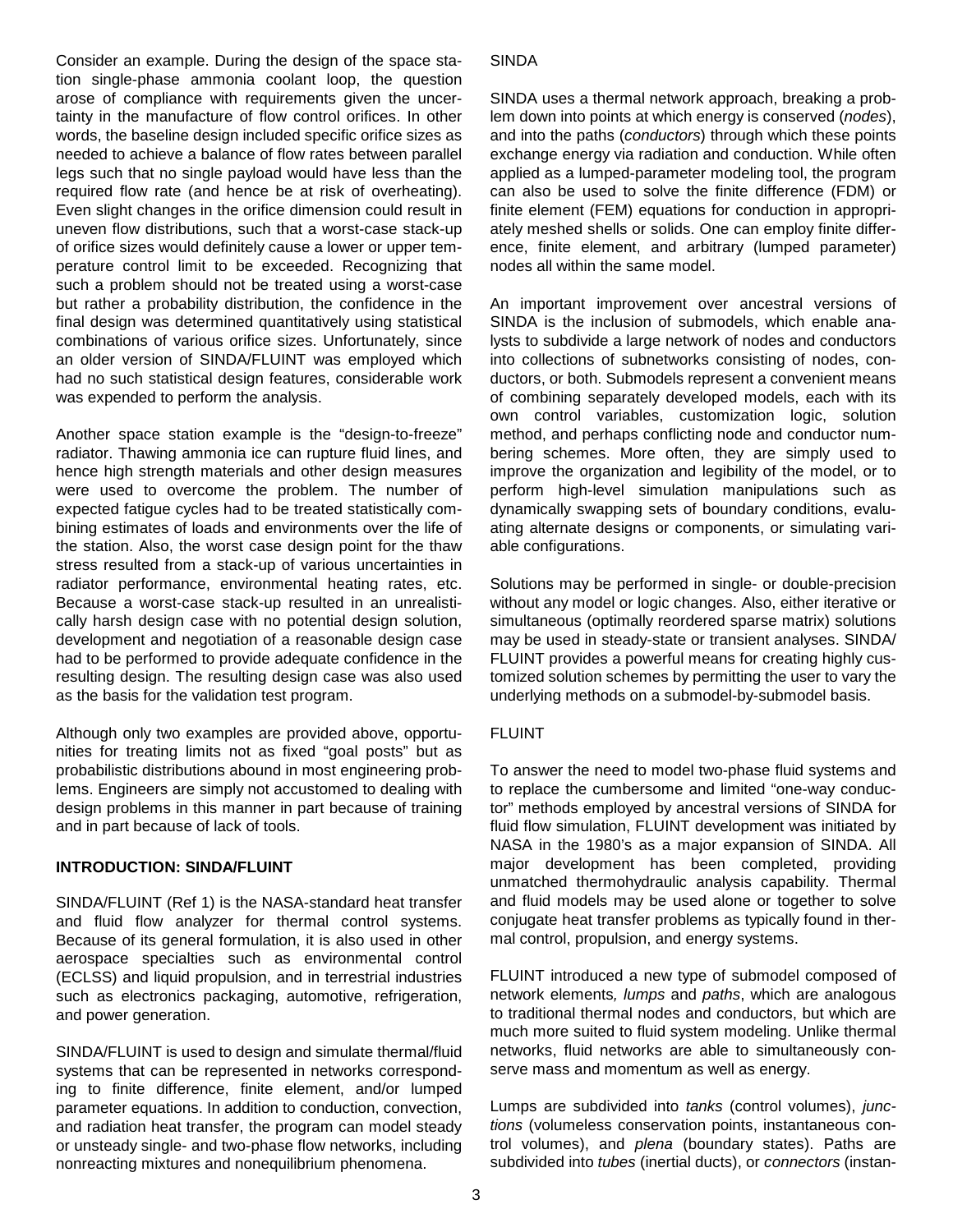taneous flow passages including short ducts [*STUBE* connectors], valves, etc.).

In addition to lumps and paths, there are three additional fluid network elements: *ties*, *fties*, and *ifaces*. Ties represent heat transfer between the fluid and the wall (i.e., between FLUINT and SINDA). Fties or "fluid ties" represent heat transfer within the fluid itself. Ifaces or "interface elements" represent moving boundaries between adjacent control volumes.

Paralleling SINDA while at the same time extending the SINDA design philosophy, FLUINT models can be constructed that employ fully transient thermohydraulic solutions (using tanks and tubes), or that perform pseudosteady transient solutions (neglecting perhaps inertial effects and other mass and energy storage terms using junctions and STUBE connectors), or that employ both techniques at once. In other words, the engineer has the ability to approximate or idealize where possible, and to focus computational resources where necessary. Like SINDA, full access is provided in logic and in spreadsheet relationships not only to the basic modeling parameters (dimensions, properties, loss factors, etc.), but also to derived or abstract solution parameters (e.g., the exponent on flow rate of the friction coefficient), and to underlying correlations for heat transfer, pressure drop, etc.

Although the user can build models of custom parts and control systems, prepackaged tools are provided for modeling common components such as pipes, pumps, valves, filters, accumulators, etc. Table 1 presents the overall organization of SINDA/FLUINT modeling tools.

Single- or two-phase flow can be modeled either for pure components (e.g., steam and water), for nonvolatile/noncondensible mixtures (e.g., air and oil), and for condensible/volatile mixtures (e.g., air and oil and steam and water). Gases can dissolve into or evolve from the liquid phases according to saturation relationships and finite rate mass transfer. Up to 26 nonreacting substances can be mixed within each fluid submodel, and up to 25 fluid submodels can be used.

Two-phase flow is by default homogeneous (uniform velocity: equal liquid and gas velocities) and in phasic equilibrium (perfectly mixed: equal temperatures and pressures between phases). However, it is a simple matter to elect the prediction of flow regimes, to model slip flow (unequal liquid and gas velocities), to model phasic nonequilibrium in quasi-stagnant volumes and within duct flows, and to model nonequilibrium expansions in valves, orifices, and venturis.

Unique features such as time- and direction-varying body forces and capillary device models are important to the aerospace industry. Because they are unique, such tools have found uses in nonaerospace applications such as modeling rotating machinery.

| <b>Registers</b><br>Save/Show<br>Rows<br>Exit |                         |               |                                                                     |                                                   |  |  |  |  |
|-----------------------------------------------|-------------------------|---------------|---------------------------------------------------------------------|---------------------------------------------------|--|--|--|--|
|                                               | Post Processing<br>Help |               |                                                                     |                                                   |  |  |  |  |
|                                               |                         | Int Name      | Expression                                                          | Comment                                           |  |  |  |  |
|                                               | г                       | disp          | 0.00017777                                                          | compressor volumetric displacement per revolu     |  |  |  |  |
|                                               | г                       | DmanC         | 0.6*TcoreC / 0.6                                                    | manifold hydraulic diameter, condenser            |  |  |  |  |
|                                               | г                       | DmanE         | 0.5*TcoreE                                                          | manifold hydraulic diameter, evaporator           |  |  |  |  |
|                                               | г                       | dtactual      | refr.dtimuf                                                         | for diagnostics                                   |  |  |  |  |
|                                               | г                       | dtchar        | 10.0                                                                | expected time constant for time-dependent         |  |  |  |  |
|                                               | г                       | <b>DtubeC</b> | 1.72 * 0.9                                                          | refr side hydraulic dia, condenser, mm, 1.72 +/-  |  |  |  |  |
|                                               | г                       | DtubeE        | $1.8*2.0$                                                           | refr side hydraulic dia, evaporator, mm, 1.8 +/-1 |  |  |  |  |
|                                               | г                       | emcomp        | etaVol*(disp*rpm/60)*refr.dl1000                                    | mass flowrate in compressor                       |  |  |  |  |
|                                               | г                       | emlags        | 0.7                                                                 | delay in adopting emcomp steady state             |  |  |  |  |
|                                               | г                       | emlagt        | 0.95                                                                | emlag for transients                              |  |  |  |  |
|                                               | г                       | etalsen       | 1.0 - max(0,min(1,(cb0/(prat*rpmf) + cb1/pra  isentropic efficiency |                                                   |  |  |  |  |
|                                               | г                       | etaVol        | 1.0-max(0,min(1, (ca0/rpmf + ca1 + ca2*pra) volumetric efficiency   |                                                   |  |  |  |  |
|                                               | п                       |               |                                                                     |                                                   |  |  |  |  |

*Figure 2: Part of the Built-in Spreadsheet: User-defined Registers*

# BUILT-IN SPREADSHEET

A built-in spreadsheet enables the user to define custom (and perhaps interrelated) variables (Figure 2) call *registers*. The user can also define complex self-resolving interrelationships between inputs, and also between inputs and outputs. This spreadsheet allows rapid and consistent model changes, minimizes the need for user logic, and makes parametric and sensitivity studies trivially easy to perform.

The ability to create a SINDA/FLUINT model whose network parameters and logic are completely controlled by a few centralized registers enables high-level modules to be added. One of these high-level modules is the focus of this paper, but to fully explain it, another high-level module must first be introduced.

# THE SOLVER

The Solver was the first top-level design module in SINDA/ FLUINT. It was released in 1997 as part of Version 4.0.

The Solver is a fully featured nonlinear programming system that can be used for a variety of purposes:

- 1. Goal Seeking: the ability to solve for an input value given a desired response (output value). When used in this mode, the Solver eliminates the need to write iteration logic. For example, the user might wish to know what coolant pump flow rate results in an electronics temperature of 20°C. Or, the user may wish to find the conductivity of a plate or fin required to achieve a heat rejection efficiency of 95%.
- 2. Optimization (design synthesis): the ability to use SINDA/FLUINT to help size or select design parameters. The user defines which parameters are to be sized or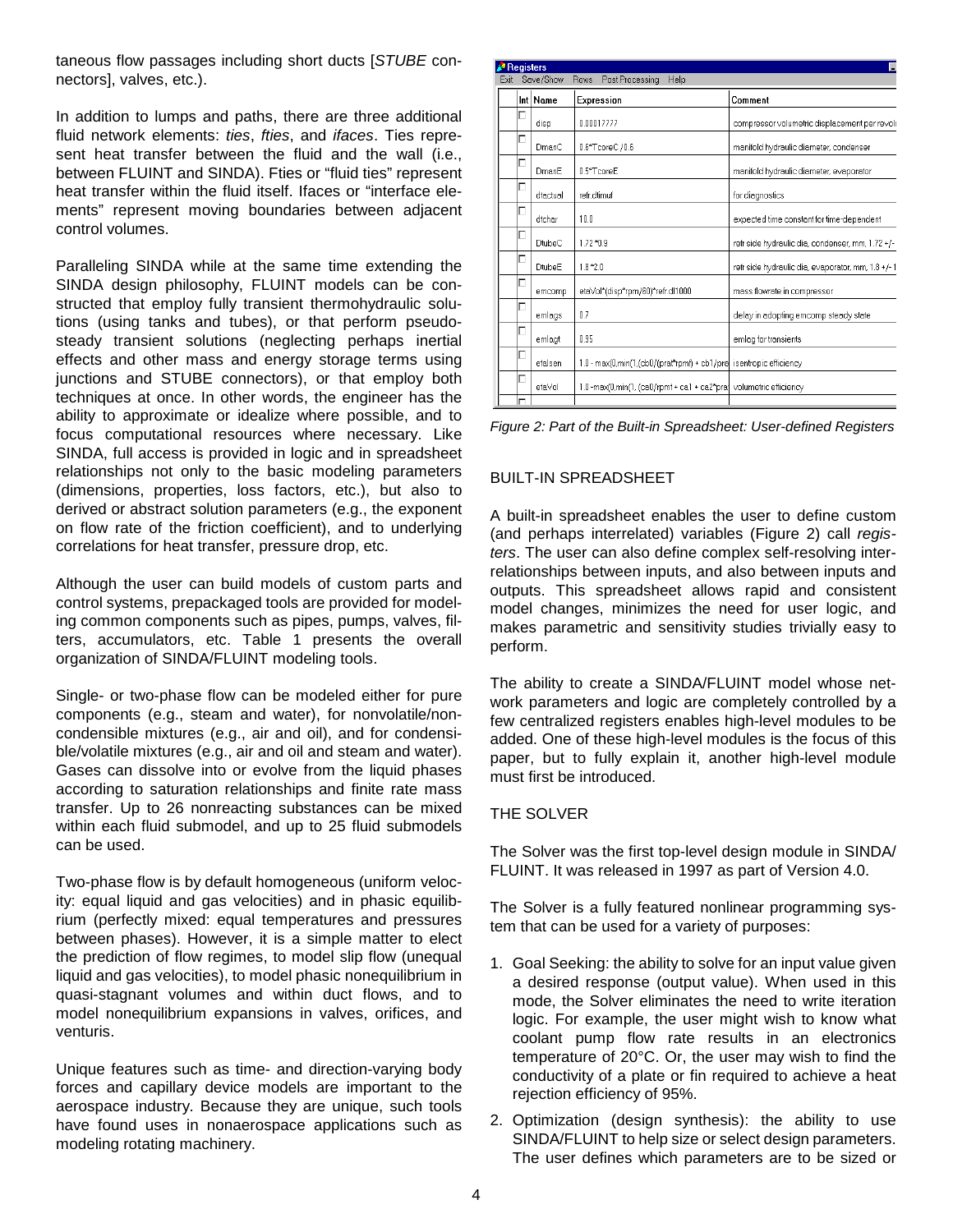selected along with an objective ("What makes one design better than another?") and possibly some constraints ("What limits render a particular design viable or useless?").

3. Test Correlation (calibration): the ability to adjust the model (not the design) until best-estimate values for uncertain parameters are generated. The user defines which parameters are uncertain, and provides test data to match against. Many correlation methods are available along with various data handling and comparison utilities: automated test data correlation is currently the primary use of the Solver module.

In all of the above cases, the user defines an *evaluation procedure*, or an arbitrarily complex series of SINDA/FLU-INT solutions that tell the Solver how a particular design (for optimization) or model (for correlation) stacks up against the goals and requirements. Frequently, this procedure is no more complicated than a single steady state solution, but it can use any solutions or utilities available in SINDA/FLUINT to perform the task. In essence, using the Solver is like tasking a traditional SINDA/FLUINT model to run itself repeatedly until it achieves some user-defined objective (Figure 3).



**current optimization constraints**

*Figure 3: "The Solver:" Optimization and Test Data Correlation Module*

Further description on the Solver is available in Reference 2. Knowledge of this module is a prerequisite for the subsequent discussion on Robust Design. However, a few key points need to be made before leaving this topic.

Without the high-level modules, SINDA/FLUINT is used in a traditional point-design fashion: given a specific and deterministic design and a fixed environment and usage scenario, steady-state and/or transient simulations are run to determine how the design performed. This method is *not* a natural way of performing common engineering tasks. Rather, it is readily available because it is what is "easily" achieved using numerical solutions. Because this type of software is all that has been available, a generation of engineers has been trained in these point-design evaluation

methods, forgetting perhaps what the original intent of using them was: to produce good designs, and not just to evaluate point designs.

The Solver module offers a revolution in SINDA/FLUINT usage because it represents an automation of the design process itself, and not an automation of a subprocess: point-design evaluation. Reliability Engineering offers a similar revolution because it permits many point-designs to be evaluated at a higher level. Combining the Solver and Reliability Engineering yields Robust Design: factoring reliability into the automated process of design synthesis itself, and thereby producing a design quantitatively balances risk and cost.

# **ACCESSIBILITY**

Concurrent developments have made advanced design features in SINDA/FLUINT more accessible. C&R's Sinaps*Plus*® is a complete nongeometric (circuit sketchpad) pre- and postprocessor for SINDA/FLUINT. C&R's Thermal Desktop® (with the optional RadCAD® radiation analyzer) is a geometric (CAD/FEM/FDM) interface that brings traditional thermal modeling practices into a concurrent engineering environment. A freely distributed plotting program is also available: EZ-XY™.

# **RANDOM VARIABLES AND THEIR DISTRIBUTIONS**

To use the Reliability Engineering module in SINDA/FLU-INT, the user starts by identifying which parameters (dimensions, properties, boundary conditions, etc.) are uncertain. These *random variables* will be allowed to vary over a prescribed range, and any one value of such a random variable has a given probability of occurrence, at least in comparison to other values. This variation is called a *probability distribution*.

Once a parametric model is built using registers, a subset of these variables are identified as random. The user must then describe the distribution function of each random variable using one of three methods described next.

# UNIFORM DISTRIBUTIONS

The simplest type of distribution is a uniform one: the random variable may assume any value with equal probability between a lower limit and an upper limit, as shown at the right.



This is an important class of distributions because it represents an easy transition from the current margin-based approach of worst-case high and low values. The marginbased approach to handling uncertainty is excessively conservative, corresponding to two delta (spike) distribution functions at the upper and lower limits, whereas the uni-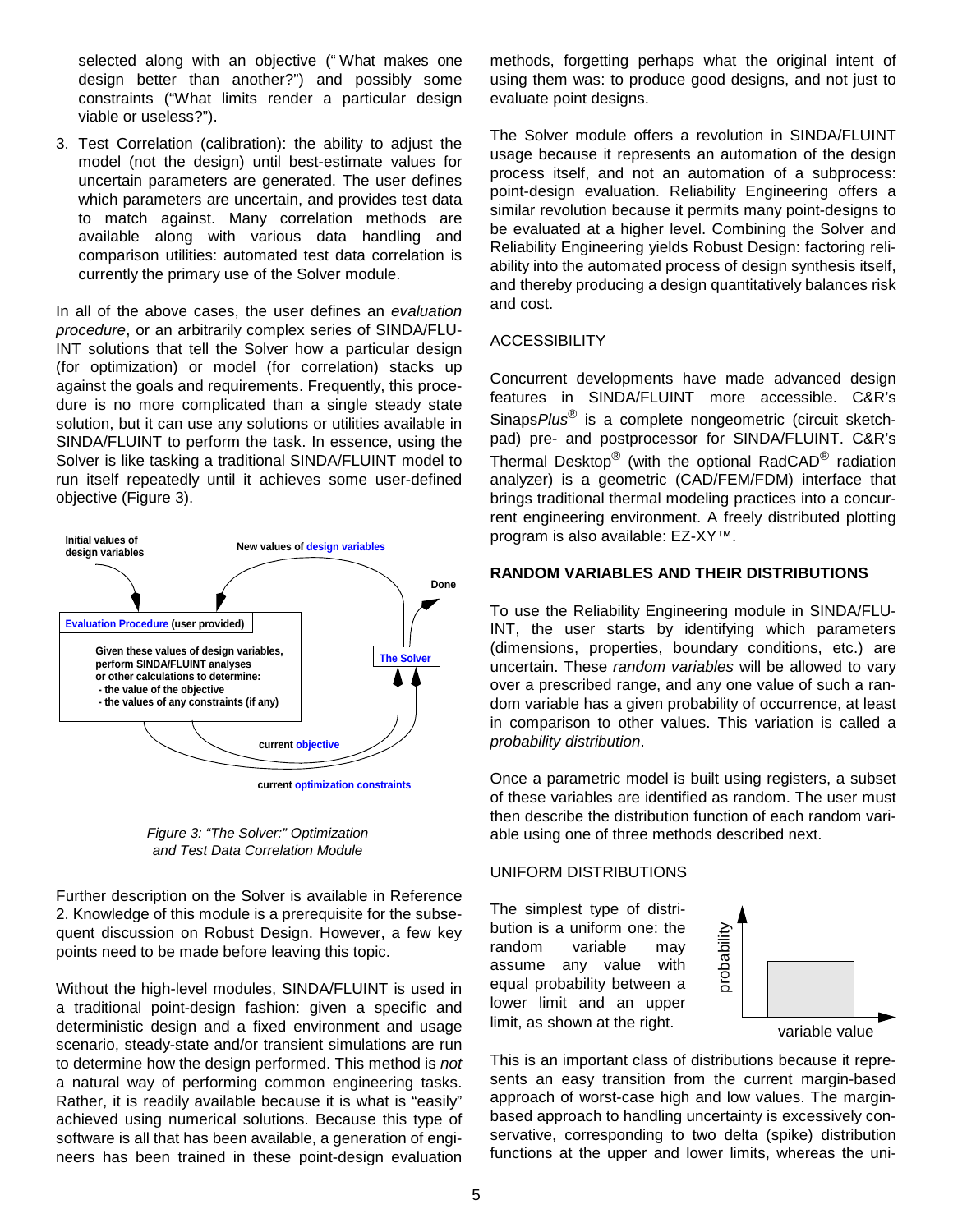#### Thermal/Fluid Models

Registers, Expressions, and Spreadsheet Relationships

Concurrently Executed User Logic

Thermal Submodels Nodes Diffusion (finite capacitance) Temperature-varying Time-varying Arithmetic (massless: instantaneous) Boundary (constant temp.) Heater (constant temp., returns power) **Conductors** Linear (conduction, advection) Temperature-varying Time-varying Radiation Temperature-varying Time-varying Sources Temperature-varying Time-varying Fluid Submodels Lumps Tanks (finite volume) Twinned tanks (nonequilibrium modeling) Junctions (zero volume: instantaneous) Plena (constant temperature, pressure) Paths Tubes (finite inertia) twinned tubes (slip flow) Connectors (zero inertia: instantaneous) short tubes (STUBEs) twinned STUBEs (slip flow) valves check valves, control valves pressure regulating valves K-factor losses, bidirectional or not pumps, fixed or variable speed constant mass or volumetric flow rate capillary elements (CAPILs) Ties (heat transfer) user-input conductance program-calculation (convection) conductance Duct macros (subdivided pipelines) Capillary evaporator-pumps (CAPPMP macros) Ifaces (control volume interfaces), with or without inertia flat (zero pressure difference) offset (finite pressure difference) spring (i.e., bellows, etc.) spherical bubble wick (liquid-vapor interface in porous structure) Fties (fluid-to-fluid ties) axial in a duct user-input conductance constant heat rate

Auxiliary Utilities choked flow detection and modeling waterhammer and acoustic wave modeling compressors

#### Solutions

Steady-state **Transient** Goal Seeking Design Optimization Test Data Correlation Reliability Estimation Robust Design

form distribution acknowledges that values in between are at least as likely to occur as the extremes. Unlike the margin-based approach to uncertainty, the Reliability Engineering approach makes no presumptions about which *combinations* of upper and lower limits yield problematic performance. Nonetheless, the uniform distribution is very simplistic: in most distributions values near the extremes are much less likely to occur than values near the middle.

#### NORMAL DISTRIBUTIONS

The most common type of nontrivial distribution is the normal or Gaussian distribution. It is a symmetric distribution that can be completely described by a mean value and a standard deviation. Many times, an engineer will know the nomi-



nal value of a parameter along with an upper and/or lower limit. Frequently these upper and lower limits correspond to a known number of standard deviations (usually about three) off the mean.

#### ARBITRARY DISTRIBUTIONS

Sometimes, a normal (Gaussian) distribution is appropriate, but a theoretical range between negative and positive infinity is nonphysical or would cause numerical problems: a truncated normal distribution is required (shown at right

Another possibility is a triangular (witch's hat) distribution, useful when all that is known is a most likely value plus a lower and upper bound (shown at right).

In fact, there are many types

of distributions available (e.g., log normal, Weibull, Chisquare, etc.), each suited for a different purpose. It is also possible that a distribution function is produced from test or manufacturing data or from a previous analysis.

To support any such distribution, SINDA/FLUINT accepts a user-supplied table (array) of value versus probability. Any number of points can be used to define the distribution function. SINDA/FLUINT itself can be used to generate the function for use in a future run using Fortran-style calculations.



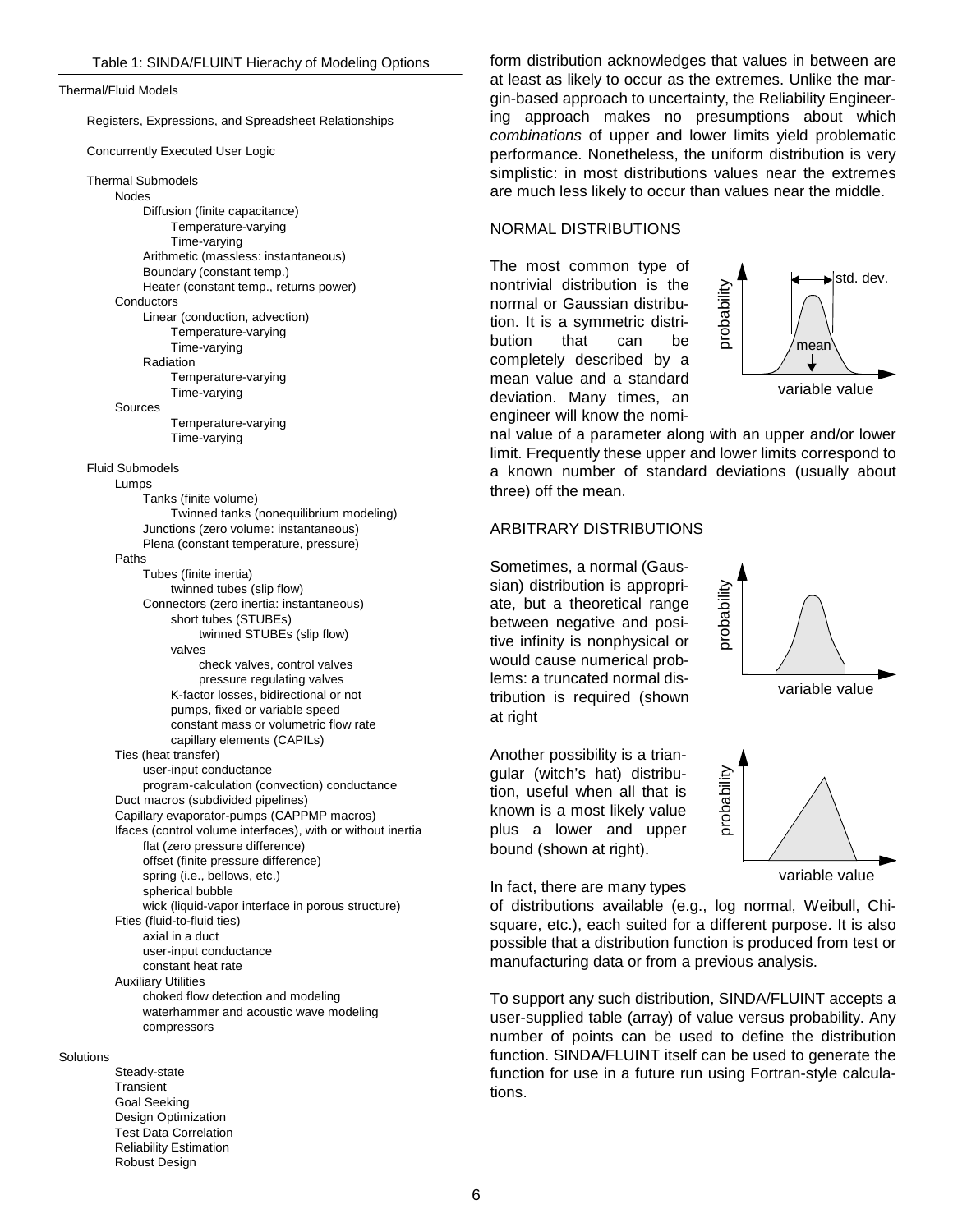### **RELIABILITY CONSTRAINTS (FAILURE LIMITS)**

"Reliability" is the probability that a design will not exceed limits defining failure. For example, a design might be considered a failure if a critical component exceeded an upper or lower bound on a temperature, if a heater switched on and off excessively, if a pressure exceeded 25% of the burst pressure, etc. There may be many such failure limits.

A list of responses of interest to the designer (e.g., the temperature of the critical component) can be created as well as upper and/or lower limits on those responses (the failure limits). Collectively, these are referred to as *reliability constraints*. One such reliability constraint might appear as follows:

$$
\texttt{Tmin} \texttt{<=} \texttt{battery}.\texttt{T100} \texttt{<=} \texttt{Tmax}
$$

meaning that a failure will be assumed to exist if the temperature of node 100 in submodel "battery" goes below Tmin or above Tmax.

While the program must know what responses are desired and what the limits are on those responses in order to calculate reliability, such foresight is helpful but strictly not required. A user might forget to define any responses, or may indicate a response of interest without applying any limits to it.

In other words, the user might decide after having made a run to impose a new limit, or to investigate a new response. Such hindsight is afforded by expansions to postprocessing tools such as EZ-XY.

#### **RELIABILITY ESTIMATION METHODS**

SINDA/FLUINT offers three very different statistical analysis routines. These routines all perturb random variables according to their specified distributions, execute the evaluation procedure provided by the user (perhaps just a single steady state solution), and monitor reliability constraints (if any) to produce statistics regarding those responses, including the probability of a successful design. Figure 4 indicates this top-level data flow for the Reliability Engineering module.

However, the methods used by each of the three routines are intentionally very different, providing the user with a wide range of options. These statistical analysis routines are described next. Table 3 is a summary of the options available.

#### MONTE CARLO SAMPLING

The simplest approach is that taken by the SAMPLE routine: a Monte Carlo method in which values of random variables are selected randomly according to their probability distribution functions. As an example, for a uniform distribution any value within the valid range is selected using a uniform random number generator. For normal distributions,



**current values of reliability constraints**

*Figure 4: Flow Chart for Reliability Prediction Methods*

| <b>Routine</b>                    | <b>SAMPLE</b>           | <b>DSAMPLE</b>          | <b>RELEST</b>                                                                                                       |
|-----------------------------------|-------------------------|-------------------------|---------------------------------------------------------------------------------------------------------------------|
| <b>Method</b>                     | Monte Carlo<br>sampling | Descriptive<br>sampling | Gradient method                                                                                                     |
| <b>Speed</b>                      | Slow                    | Intermediate            | Fast                                                                                                                |
| <b>Convergence</b><br>Detected?   | Yes                     | No                      | No                                                                                                                  |
| <b>Fixed Execu-</b><br>tion Cost? | No                      | Yes                     | Yes                                                                                                                 |
| Overall<br><b>Reliability?</b>    | Yes                     | Yes                     | No                                                                                                                  |
| Cumulative?                       | Yes                     | Somewhat                | No                                                                                                                  |
| Applicability?                    | Unlimited               | Unlimited               | Limited. Assumes:<br>- Gaussian variables<br>- Linear responses<br>- Continuous responses<br>- Fixed failure limits |

random values are selected, but values near the center (the mean) will be generated more frequently than those at the extremes.

The Monte Carlo approach requires many samples (on the order of 1000: 100 to 10,000) and is therefore expensive. However, it yields the most information. Furthermore, the accuracy of the estimation can be controlled at least relatively if not absolutely: the SAMPLE routine detects convergence as defined by negligible change in the selected responses and their associated limits (i.e., the reliability constraints) between any two consecutive samples.

Monte Carlo Sampling provides two methods of predicting reliability. The first is a simple tally of the number of times a failure limit was not exceeded divided by the total number of samples. A similar method is used to predict overall reliability:<sup>\*</sup> the percent of all sampled cases that did not exceed any limits. (In the limit of a single constraint with only an upper or only a lower limit, the overall reliability is the same as the reliability for that constraint.)

<sup>\*</sup> This method only works if all the reliability constraints are independent (in series).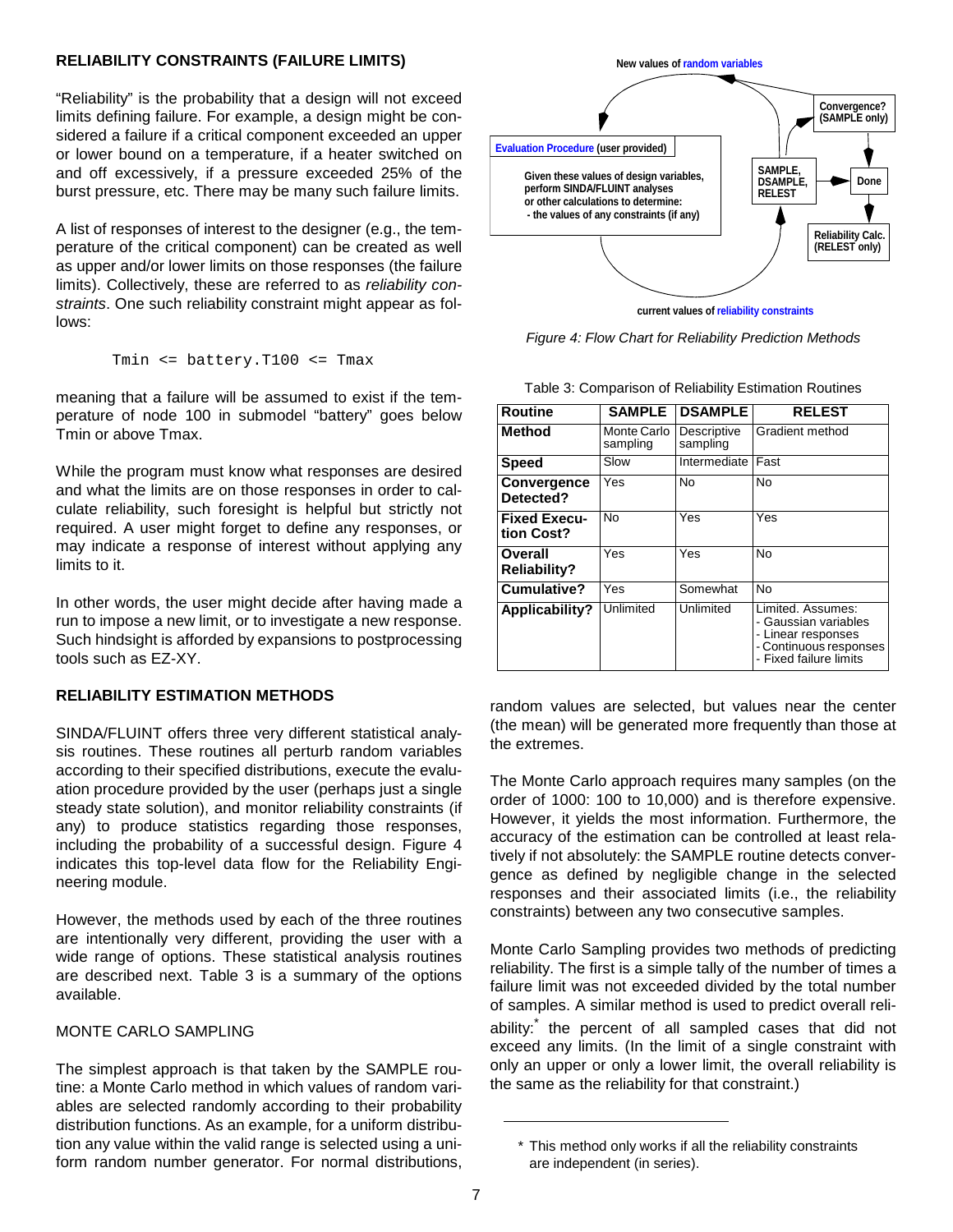A second method is to accumulate statistics (mean and standard deviation) about every indicated response, and then to assume a normal (Gaussian) distribution for that response. The probability of exceeding any limit can then be calculated using the assumed profile.

#### DESCRIPTIVE SAMPLING

A faster alternative to Monte Carlo sampling is descriptive sampling, which is used in the DSAMPLE routine. This approach has a known cost: the user specifies the number of samples to be made (based on what they can afford). This number becomes the resolution with which the distributions in the random variables are subdivided.

For example, if 100 samples are to be used, each input profile will be divided into 100 regions of equal probability. For uniform distributions, one hundred equal regions will be used. For normal distributions, the region near the mean will be more finely subdivided than the extremes such that each region is equally probably and therefore contains the same area (integral of probability over the random variable val-



ues: the *cumulative distribution function*). This subdivision is illustrated at the right using five subdivisions.

Once the distributions of the random variables have been subdivided, only one value from each subdivision (the center of the corresponding region in the cumulative distribution function) is sampled, since each of these values is as probable as any of the others. There is still randomness involved for more than one random variable: each cell, while sampled only once, is selected at random. For example, the  $5<sup>th</sup>$  cell of variable #1 might be combined with the  $88<sup>th</sup>$  cell of variable #2 in one run, but the  $5<sup>th</sup>$  cell of variable #1 might be combined with the  $42<sup>nd</sup>$  cell of variable #2 in a second run.

For the same number of samples, descriptive sampling yields more accurate results than Monte Carlo sampling. Typically, descriptive sampling takes only 10 to 20% as many samples as does the Monte Carlo method does to achieve the same accuracy. However, Monte Carlo sampling retains certain advantages, the most important of which is a measure of confidence that enough samples have been taken for the given problem. In other words, there is no convergence test possible in descriptive sampling. Furthermore, Monte Carlo sampling is more readily cumulative (repeated runs can be combined for more accuracy than can repeated runs of descriptive sampling), and it can yield a more accurate prediction of the overall reliability than can descriptive sampling.

### GRADIENT METHOD

A method for estimating reliability is available that is even faster than DSAMPLE, but has even more limitations: RELEST. This technique is not a sampling technique at all. Rather, it estimates reliability by measuring gradients in the responses with respect to the random variables, and by assuming (but not requiring) that all distributions (both input and response) are normal (Gaussian). It further assumes that the mean of the responses can be predicted using the mean values of the random variables, and that response variations from that point are linear with respect to changes in inputs.

RELEST requires only N+1 evaluations, where N is the number of random variables. This is often an order of magnitude smaller than what DSAMPLE requires, which is itself often an order of magnitude smaller than will SAMPLE requires: *RELEST is comparatively cheap.*

The first evaluation uses the mean values of random variables, and assumes that the resulting responses are the means of those functions. The next (and final) N evaluations perturb each random variable (in input order) such that the gradients of each response with respect to each input variable can be estimated using finite differences. RELEST then assumes a first order Taylor series of variance (the square of standard deviation) can be applied to estimate the variance (and therefore standard deviation) of each response given the variance of each random variable, whether those variables are normal or not. Now the code has enough information to predict reliabilities: it has an estimate for the mean and standard deviation of each response, and can therefore predict the likelihood that a response will assume any given value.

RELEST cannot predict overall reliability much less the tallied estimate of reliability that a sampling routine can, and should be used with caution in cases with nonlinear responses and non-normal random variables. It also cannot handle variable failure limits. Furthermore, unlike sampling techniques, the accuracy of RELEST is not cumulative: repeated calls do not affect the accuracy of the results. However, because it is so inexpensive, RELEST is often plays an important role in Robust Resign (described later).

# **DATABASE AND POSTPROCESSING**

In important part of the Reliability Engineering module is the database that can be created to store the samples or gradient perturbations made in the previously described routines.

One purpose of creating such a database is to be able to accumulate results in subsequent runs. For example, it may be desired to add 1000 more Monte Carlo samples to the samples taken in a previous run, in order to add to the accuracy of the predictions.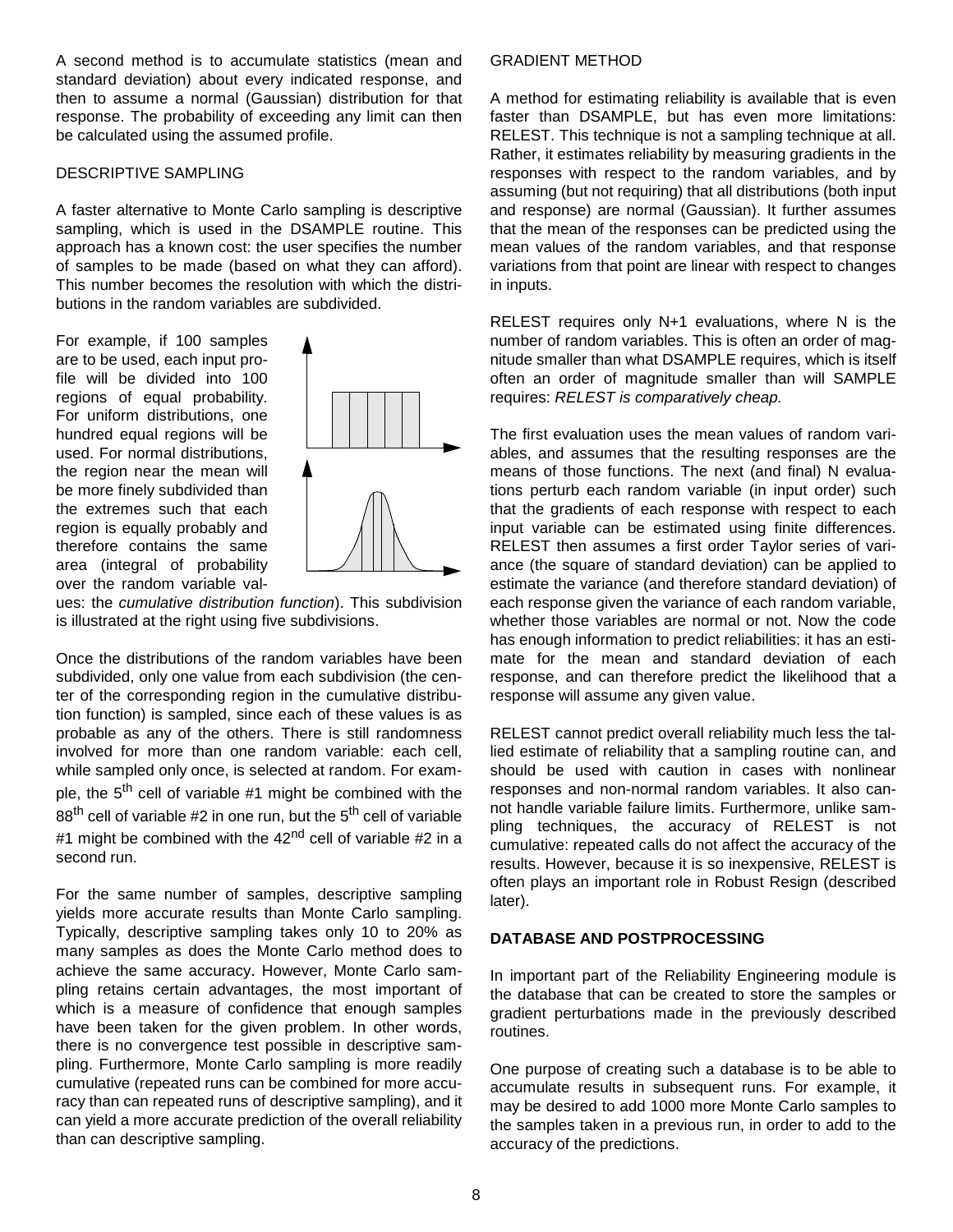A second purpose of creating the databases is to be able to visualize the resulting response distributions by plotting histograms, such as the two EZ-XY histograms displayed in Figure 5. The user can also produce scatter plots to see how any two parameters are related to each other.





*Figure 5: Sample Postprocessing: EX-ZY Histograms*

However, the most important use of the database is to be able to apply hindsight while postprocessing: to be able to define new responses of interest, or new limits to previously defined responses. Generating the samples can be an expensive proposition when using sampling methods, and so storing a database is very important in case failure thresholds change or are redefined, or simply if the user forgot to define a reliability constraint in the first place.

# **A BRIEF EXAMPLE**

Consider a metal bar that is heated on one end and which radiates to deep space on the other end, and is otherwise insulated. The length and thickness of the bar are known, as are the material properties. However, the width of the bar, the power applied, and the emissivity of the exposed (radiating) surface are less certain. The emissivity can assume any value from 0.08 to 0.12. The width of the bar is nominally 1 inch, and is expected to have a Gaussian distribution with a standard deviation of 0.01 inch. Similarly, the input power is nominally 10W but has a Gaussian distribution with a standard deviation of 0.5W.

What are the chances that the temperature of the heated side of the bar will not exceed 500°F under steady conditions?

A one-dimensional SINDA model of the bar is built using registers to define key dimensions and properties. Three of these registers are defined as random variables: WIDE, POWER, and EMIS corresponding to the above three uncertain terms. The definition of these registers, their identification as random variables, and the specification of their distributions is as follows:

HEADER REGISTER DATA

| $= 0.1$     |
|-------------|
| $= 1.0$     |
| $= 10.0$    |
|             |
| 0.08, 0.12  |
| $SD = 0.01$ |
| $SD = 0.5$  |
|             |

The heated side of the bar corresponds to node #1 in submodel "sub1," and therefore the reliability constraint is simply defined as:

```
HEADER RELCONSTRAINT DATA
      SUB1.T1 <= 500.0
```
The evaluation procedure is simply a steady state solution:

HEADER RELPROCEDURE CALL STEADY

Now one of more of the reliability routines (SAMPLE, DSAMPLE, RELEST) can be called from the main solution block of SINDA/FLUINT (called "OPERATIONS"), along with calls for output and/or database write operations. The following calls for descriptive sampling (100 samples by default) plus tabulated output of the predicted reliability:

```
CALL DSAMPLE
CALL RCSTTAB
```
Details of the SINDA model are omitted for brevity, but the above sample illustrates how easily Reliability Engineering can be applied to an existing model that uses registers. Older models not originally built using registers and expressions can be easily retrofitted, adding multiplying factors that are initially equal to unity.

In the above case, due to the presence of a non-normal random variable and the highly non-linear behavior of this radiation dominated problem, the RELEST routine can only be used as a first approximation. Such a fast but approximate calculation is ideal if reliability is estimated as a part of the evaluation procedure for a design optimization, as described next.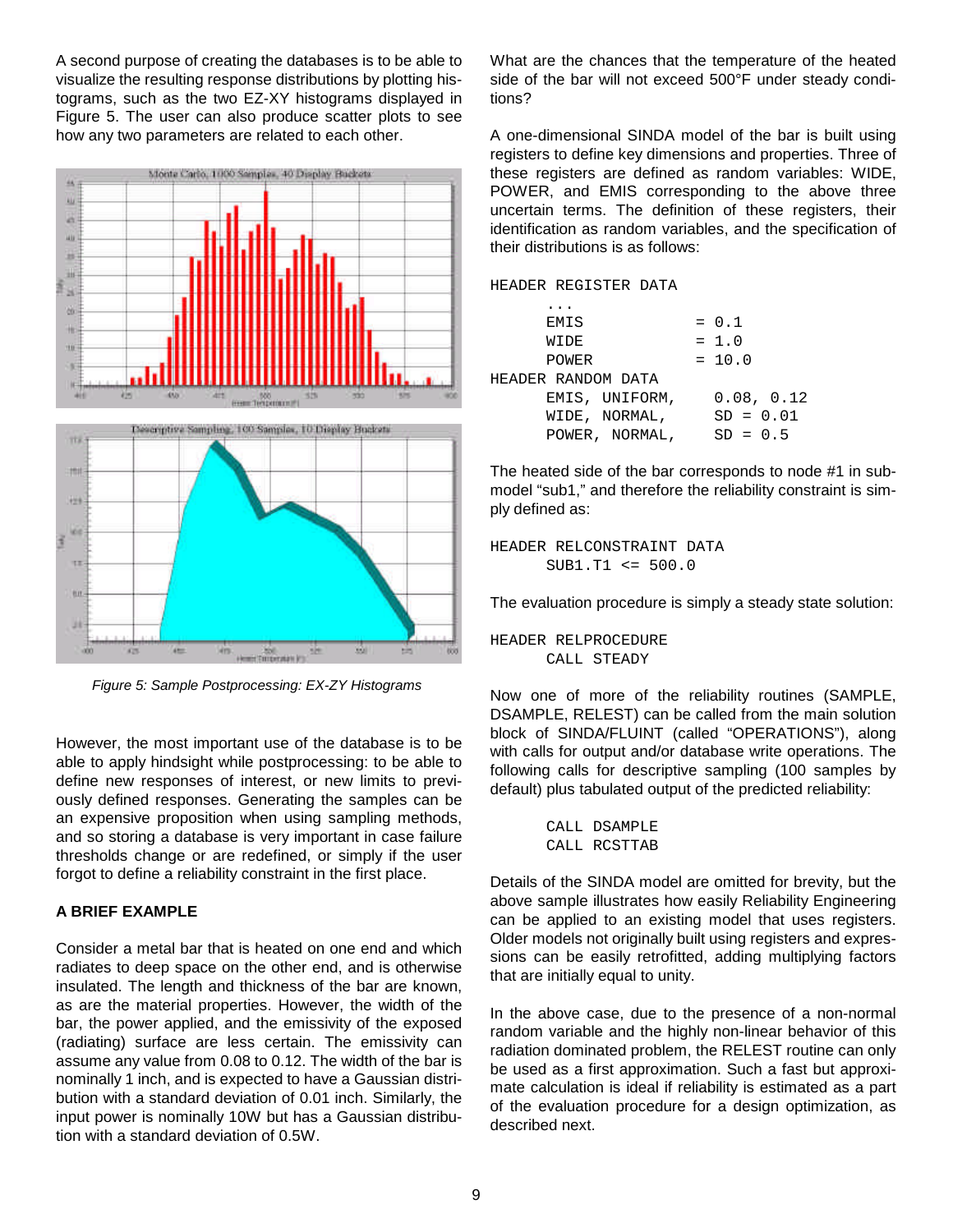## **ROBUST DESIGN**

Assume that a thermal control system is being designed for a component whose temperature cannot exceed 40°C. Traditionally, the user would iteratively develop such a design, and then stack up worst case conditions to assure that the temperature would never exceed some lower threshold (perhaps 30°C) allowing for safety factors or margin, which hopefully have some basis in experience if not test data.

If the degree of uncertainty in the inputs can be quantified, then the probability of exceeding 30°C or 40°C could be determined using the Reliability Engineering module described above.

Perhaps the Solver optimization module could be used to find a deterministic (nonrandom) design that will just meet the 30°C threshold. Any variation in parameters will then result in a reliability of roughly 50% relative to 30°C, with a higher probability of not exceeding 40°C. If the chances of exceeding 40°C are too great, the design must be regenerated using a greater safety margin: applying perhaps a 25°C limit during the redesign process (whether manual or automated). In other words, even with automated design synthesis using the Solver optimization module, *the margin is itself unknown and must be estimated iteratively*.

Robust Design means being able to factor the ultimate reliability into the design process: using reliability as a basis for synthesizing the design in the first place, and avoiding high-level design iterations.

The Reliability Engineering module described in this paper enables a user to estimate the reliability of a point design based on uncertainties in the dimensions, properties, boundary conditions, etc. The Solver optimization module enables a user to size or select dimensions, properties, etc. such that mass is minimized, or such that performance is maximized, etc. This section lists ways in which these two modules can be combined to yield even more powerful design tools.

Listed below are a few possible combinations of these modules:

- 1. a design can be selected using the Solver, and then (in the same or later run) the reliability of that design can be estimated
- 2. the reliability of a design can be used as an objective ("maximize reliability" or "minimize the chances of failure")
- 3. the reliability of a design can be used as an optimization constraint ("find the minimum mass design that achieves a reliability of at least 99%")
- 4. the range or variance of a random variable can be used as a design variable ("what variation can be tolerated: how tight must tolerances be?")

In the first case, the Solver and Reliability Engineering modules are not combined so much as executed in series. Often, the random variable is expressed as the uncertainty in a parameter rather than the parameter itself. For example, a pipe diameter might be defined as a mean value plus a random value (whose mean is zero):

DH = Dmean + Drandom

The mean diameter (*Dmean*) might be selected using the optimizer (with *Drandom* equal to zero), and then the reliability of the design might be evaluated about that mean using *Drandom* as a random variable.

However, the real power of Robust Design is reflected by the second, third, and fourth cases listed above: reliabilitybased optimization to replace a margin or safety factor approach.

# EXAMPLE: TRADITIONAL APPROACH

Assume a computer chip fails when the semiconductor junction temperature exceeds 125°C: its *qualification* temperature. During acceptance testing of any particular unit, the junction temperature is stressed to 115°C, and it is therefore intended that this temperature (115°C) should never be exceeded during the life of the electronics: a 10°C margin exists as a minimum.

During the product design the junction temperature is not allowed to exceed 104°C, adding another 11°C of margin (using U.S. military standard MIL-STD-1540c for passive thermal designs as an example) to cover uncertainties in inputs (performance, environments) as well as uncertainties or inaccuracies in the model itself.

Worst case stack-ups are produced of hot and cold cases (environments, dissipations, etc.), beginning-of life (undegraded) properties versus end-of-life (degraded) properties, etc. and the designs are adjusted until the predictions show 21°C margin from the upper and lower bounds of qualification temperatures, and 11°C margin from the acceptance temperatures.<sup>\*</sup>

The margins are shown graphically at the top of Figure 6 for the upper end of the temperature limits.

EXPANDING THE TRADITIONAL APPROACH

Optimization and Reliability Engineering can be used to enhance the current design process.

<sup>\*</sup> This description oversimplifies for clarity. Generally, an even greater uncertainty margin (17°C) is recommended during preliminary design, and 11°C is applied to a model that has been calibrated (perhaps using the Solver module) to test data to within about 3°C.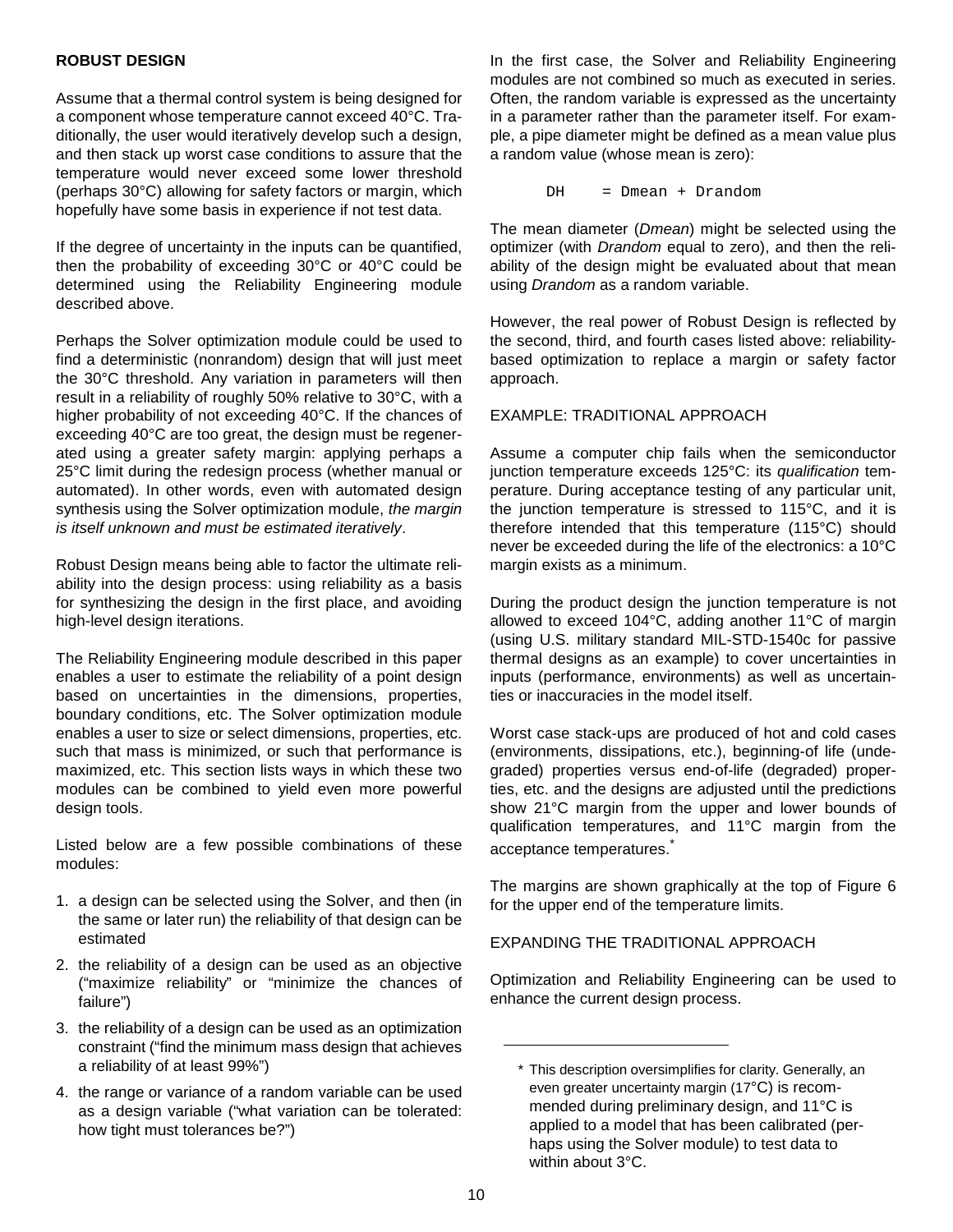Most designs are produced iteratively and manually. The Solver optimization module can be tasked to synthesize a design automatically or at least semi-automatically. In the above example, this would be performed by applying the limits as *optimization constraint* (similar to but independent from reliability constraints):

$$
Tjunc \leq 125.0-10.0-11.0
$$

Whether the design has been produced manually or the Solver has been used, the reliability of the design can still be estimated using the Reliability Engineering module. In this case, a *reliability constraint* of

$$
Tjunc \leq 125.0-10.0
$$

is applied as a failure limit. In other words, the reliability is defined as the chances of not exceeding the acceptance temperatures. In essence, *the validity of the 11°C margin (which was used to generate the design) is being tested*, as shown in Figure 6. The 11°C margin will either be too cautious, resulting in costly over-design, or will be inadequate, resulting in risky under-design.

The amount of over- or under-design can only be quantitatively measured using reliability estimation methods. Either way, a truly optimal design will achieve exactly the required reliability for the thermal subsystem and thus be neither over- nor under-designed. Any excesses in either direction are justification for revisiting the design itself.

# REPLACING THE TRADITIONAL APPROACH

Revisiting a design is costly: it would have been far better to have achieved the target reliability in the first place using Robust Design methods.

To use Robust Design methods, the reliability constraint is still applied

 $T$ junc <= 125.0-10.0

but the optimization constraint is replaced by:

 $0.997 \leq RelAct$ 

where "0.997" is the required thermal subsystem reliability, and "*RelAct*" is the actual reliability predicted for the current design using the Reliability Engineering module. In other words, *reliability estimation becomes part of the design evaluation process.*

As was noted above, meeting a reliability requirement is but one possible option. Other options include maximizing reliability (making *RelAct* the objective) while meeting some other mass or power budget. Also, presuming the engineer had some control on tolerancing (machining, subassembly acceptance criteria, etc.), Robust Design can also be used to calculate what range of uncertainties is acceptable.



*Figure 6: Traditional vs. Robust Design*

# **MULTIDISCIPLINARY DESIGN GENERATION AND EVALUATION**

Extending the previous example, note that even the 125°C limit levied upon the thermal designer is itself uncertain: it contains margins and/or a hidden reliability predictions. A truly optimal multidisciplinary design would factor in the reliability of the chip directly, rather than indirectly as an inflexible limit imposed upon the thermal designer. Even the final 10°C margin would be subject to replacement by statistical methods.

Commercial tools exist such as Engineous' iSIGHT® (www.engineous.com) that can perform optimization, reliability estimation, and robust design generation at a higher level than what can be accomplished within a thermal/fluid analyzer such as SINDA/FLUINT. Codes such as iSIGHT enable the inclusion of almost any point-design simulation tool within any arbitrarily complex design evaluation process. SINDA/FLUINT is being expanded to provide direct links to iSIGHT to encourage such high-level integration.